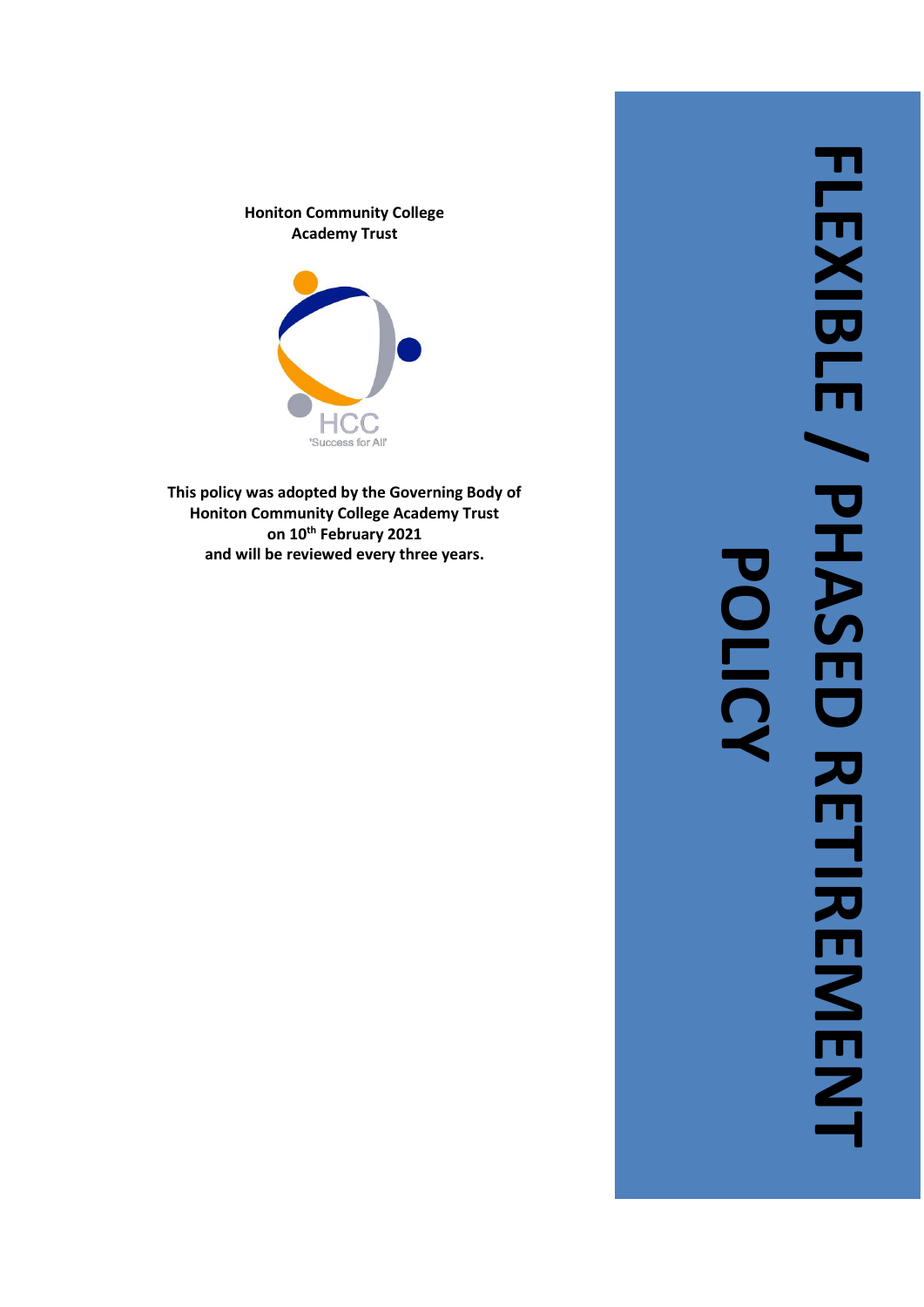### **Introduction**

Changes and developments in recent years to the pension regulations mean that, subject to certain criteria, there is now the possibility of being able to continue to work in a reduced capacity whilst at the same time accessing some of your pension benefits.

This provision known as "Flexible retirement" within the Local Government Pension Scheme and "Phased retirement" within the Teachers' Pension scheme offers many benefits to Honiton Community College Academy Trust and its employees including:

- Enable the employer to retain or attract a balanced age profile within the workforce
- Facilitate retention of expertise, knowledge and contacts and enable transfer of skills/knowledge
- Offer the opportunity of better succession planning and mentoring
- Assisting employees who are approaching planned retirement to:
	- o ease down to retirement
	- o make a gradual adjustment to life without paid employment
	- o achieve a work/life balance
	- o gradually break-free of the routines and habits of work
	- o keep mentally/physically active
- Offer an alternative solution during a reorganisation
- Improve morale
- Provide an effective means to reduce capacity
- Help alleviate exhaustion and stress
- Help to avoid redundancies and the associated strain on pension fund costs and redundancy/compensation costs
- Offer flexibility and productivity associated with part-time working/downshifting
- Flexible retirement means there is no break in service for the employee.

# **Policy Statement**

Honiton Community College Academy Trust will take all reasonable steps to accommodate an employee's request for flexible retirement. The Academy will not waive any reduction to pension, and under the Academy's discretionary powers, will consider flexible retirement only where there is no cost to the employer. A number of criteria have been developed to assist managers in responding to requests for flexible retirement.

#### **Scope**

The principals of this policy will apply to all academy employees. However, due to differences between the Local Government pension scheme (LGPS) and the Teachers' Pension scheme (TPS) different criteria and benefits apply depending on which scheme you are a member of.

"Flexible retirement" (LGPS) will apply to non-teaching staff working within the academy.

"Phased retirement" (TP) will apply to Teachers.

Staff, who are not members of either the LGPS or TPS can still benefit from the opportunity to consider and manage their own "flexible" or "Phased" retirements. However, as there is no benefit to be released from one of the above pension schemes, their application should be made in accordance with a "Flexible Working Request".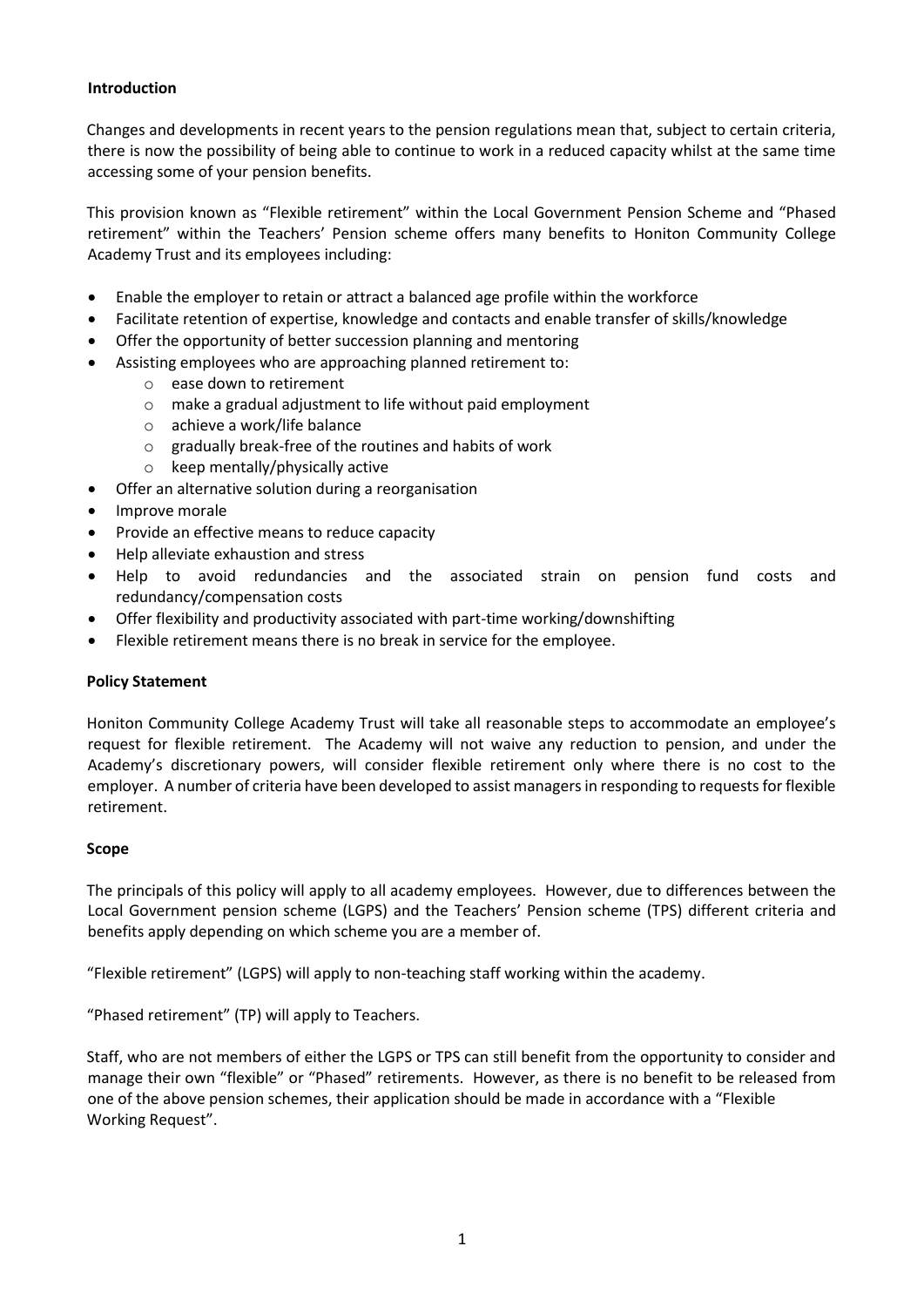## **Equality Statement**

This policy applies equally to all academy employees, as above, regardless of their age, disability, sex, sexual orientation, race, religion or belief, gender reassignment, pregnancy and maternity, marriage and civil partnership. Care will be taken to ensure that no traditionally excluded groups are adversely impacted in implementing this policy.

## **Criteria for Flexible Retirement**

In reviewing the acceptance of a request for flexible retirement, the following criteria will be considered:

### **Local Government Pension Scheme (LGPS)**

- Flexible retirement is available, by request, to members of the Local Government Pension Scheme (LGPS) from age 55 years.
- The Flexible Retirement Policy should be read in conjunction with the LGPS Policy.
- The academy will consider requests where an employee is aged between 55 and 60 years and satisfies the 85 year rule (see below and the LGPS Policy)
- Benefits can only be paid if the academy consents to a reduction in hours or grade **and** agrees to the release of the accrued pension. The minimum recommended reduction is a 40% cut in hours, i.e. making it possible for a full-time employee to reduce their working week to three days, or a minimum reduction of one full grade. Reductions of 20%, i.e. to reduce to a four-day working week, will also be considered.
- The employee must commit to a permanent reduction in hours or grade. There is no automatic right of the employee to revert to the former working arrangements.
- The employee must commit to remaining in employment for a minimum period of 1 year or up to age 60 if earlier.

#### **The '85 Year Rule'**

The '85 Year Rule' is an actuarial criteria contained within the Local Government Pension Scheme Regulations, in simple terms the 85 year rule decides whether a scheme members pension benefits are reduced or not. The '85 Year Rule' is calculated by adding the age of the scheme member, to the number of years in the pension scheme. As an example, to satisfy the '85 year rule' at age 60 you would require 25 years membership in the pension scheme (60 years old + 25 years' service in the pension scheme = 85).

If you are considering flexible retirement and are aged over 60, the '85 Year Rule' will only decide whether you receive your pension benefits in full with no reduction, or your pension benefits are paid on a reduced basis.

In the case of employees who are aged between 55 and age 60, and satisfy the '85 Year Rule' there is a direct financial cost to the academy, because your pension benefits are being released before your Normal Retirement Age. The academy will therefore need to consider your request for Flexible Retirement due to the associated costs. The Governing Body will need to consider the request for flexible retirement.

Where there are costs to the academy, you will be required to sign an agreement form to confirm that you will repay any associated pension strain costs should you leave the academy employment within 12 months of receiving your flexible pension benefits. Repayment will be required in all cases, with the exception of compulsory redundancy or exceptional circumstances, e.g. terminal illness of the employee. In such cases, repayment will not be required but will be at the discretion of the Governing Body.

If you are aged between 55 and 60, and do not satisfy the' 85 Year Rule', your pension benefits will be subject to reduction, but there will be no direct financial cost to the employer. Therefore, under the flexible retirement policy, you would be eligible for consideration.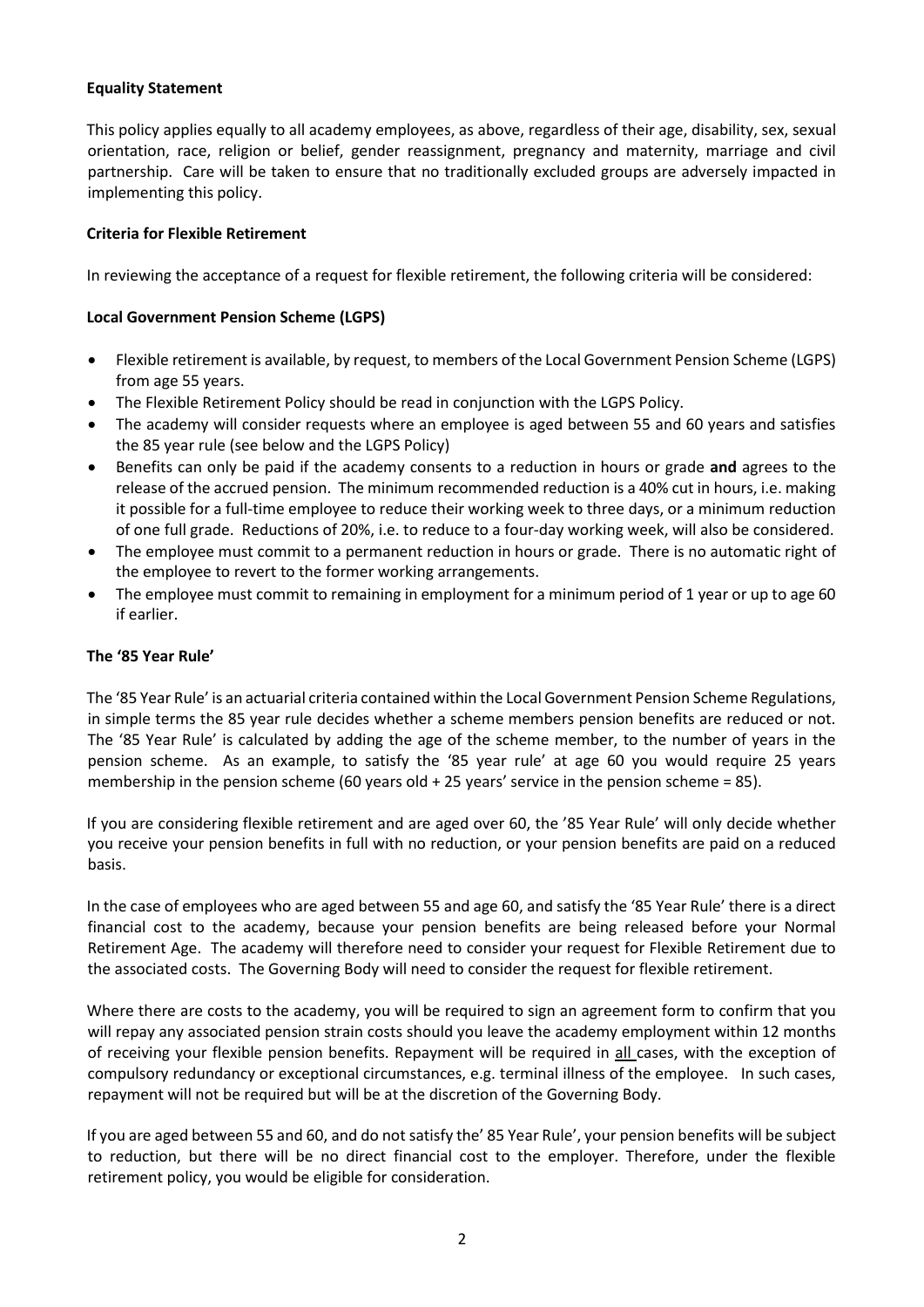Please note that the '85 Year Rule', has been partially phased out for scheme members, who are due to retire between the  $1<sup>st</sup>$  April 2016 and the 31<sup>st</sup> March 2020, and totally phased out for scheme members who are due to retire from the  $1<sup>st</sup>$  April 2020 onwards. However, if you fall into one of these categories, it does not necessarily mean that all your pension benefits will be subject to reduction.

# **Teachers' Pension Scheme (TPS)**

Phased retirement is available to those aged 55 and over who, with the agreement of their employer, change the capacity in which they are working so that their pensionable salary is reduced by at least 25% compared to the average of the salary they have received during the preceding six months. The reduction in salary, which must last for at least 12 months, could be as a result of moving to part time work or taking up a post with less responsibility.

You can take up to 75% of the pension benefits that you have in the TPS at the date your phased retirement begins. If you take them before your normal pension age, your benefits will be actuarially reduced to take account of the fact that they have been put into payment early and they will be in payment for longer.

It is possible to take any proportion up to 75 % and you can have two phased retirements before you finally retire. There has to be a 25% reduction in your pensionable salary at each phased retirement and the benefits you take cannot exceed 75% of the benefits that are available to you at each phased retirement.

You can take up to two phased retirements before final retirement. When you take your second phased retirement the amount you may receive is a maximum of your 75% of your remaining service, which includes the service accrued following your first phased retirement.

If you are considering flexible retirement, you should contact the Pensions Team, who will be able to give advice on your pension entitlements.

# **Procedure for requesting flexible retirement**

# **Local Government Pension Scheme**

Employees who wish to submit a request for flexible retirement should do so in writing, at least three months before they wish the request to take effect. The employee should specify the reduction in hours or grade they wish to be considered and confirm that they will continue working under the reduction indefinitely. The request should be submitted to the Principal or Director of Finance and Resources.

Once the request has been received, the employee will be invited to attend a meeting to discuss his / her request for flexible retirement. A decision will be made following the meeting, taking into account the employee's representations and the general needs of the academy. The outcome of the request will be communicated to him/her within 15 working days after the meeting. The academy is not required under legislation to give reasons for the decision, however it is best practice to do so and any decision should be based on objective business reasons to avoid any other forms of discrimination. In addition to meeting the criteria for flexible retirement, the only other grounds for refusal are "business reasons", as follows:

- The burden of additional costs
- Detrimental effect on ability to meet customer demand
- Inability to reorganise work amongst existing staff or recruit additional staff
- Detrimental impact on quality or performance
- Insufficiency of work during the periods the employee proposes to work
- Planned structural changes

If a request is refused, the employee must be provided with an explanation as to why the reason (from the list above) applies in their circumstances.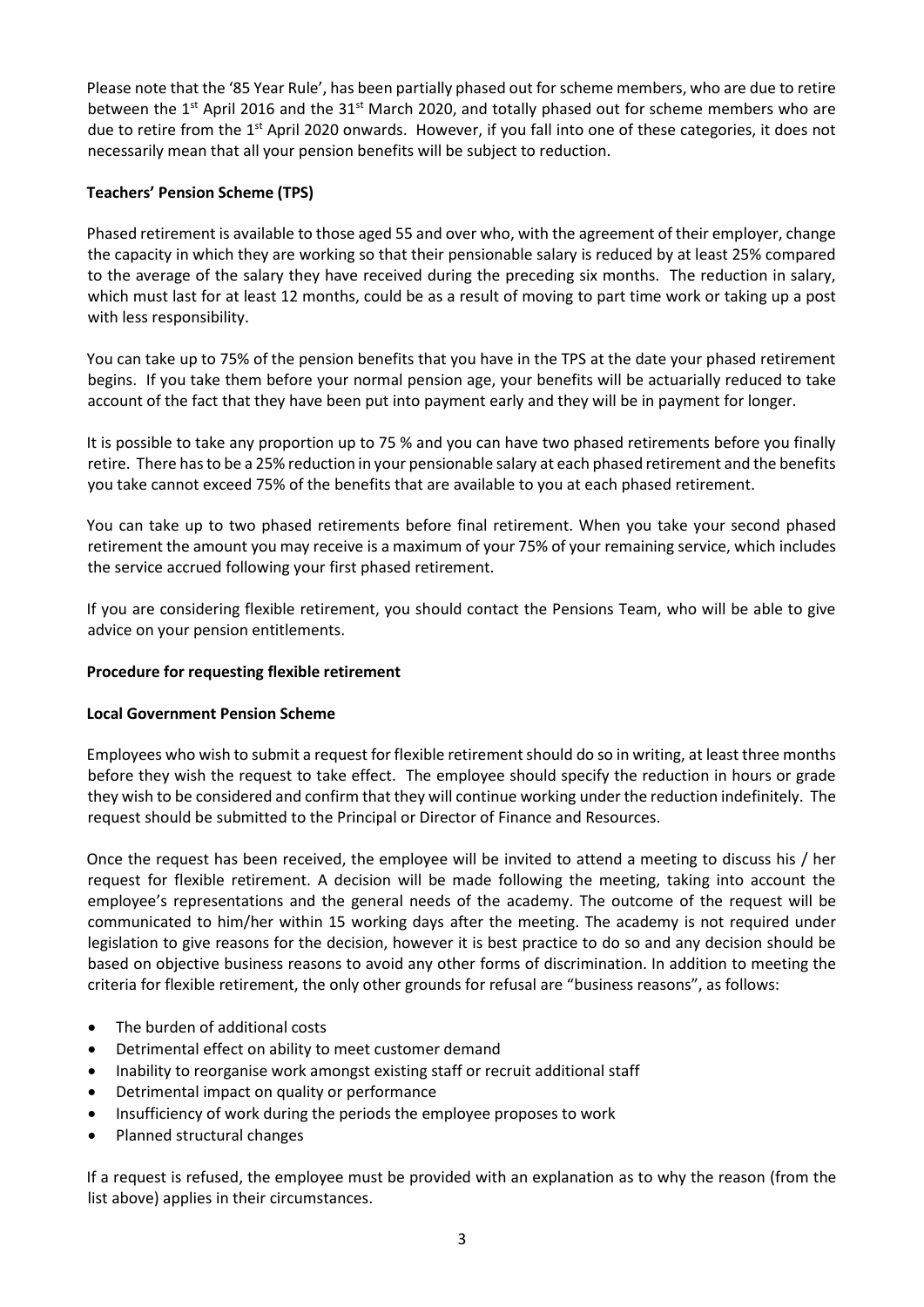If a request is refused, another cannot be made until 12 months after the date the previous request was made.

## **Teachers' Pension Scheme**

Employees who wish to submit a request for Phased Retirement should do so in writing on the "Application for Retirement Benefits" available from the Teachers' Pension Website [\(http://www.teacherspensions.co.uk\)](http://www.teacherspensions.co.uk/). The request should then be submitted to the Principal or Director of Finance and Resources.

Once the request has been received, the employee will be invited to attend a meeting to discuss his/her request for Phased retirement. A decision will be made following the meeting, considering the employee's representations and the general needs of the academy. The outcome of this meeting will be communicated to him/her within 15 working days after the meeting. The academy is not required under legislation to give reasons for the decision. However, it is best practice to do so and any decision should be based on objective business reasons to avoid any other forms of discrimination. In addition to meeting the criteria for Phased retirement, the only other grounds for refusal are "business reasons", as follows:

- The burden of additional costs
- Detrimental effect on ability to meet customer/academy demand
- Inability to reorganise work amongst existing staff or recruit additional staff
- Detrimental impact on quality or performance
- Insufficiency of work during the periods the employee proposes to work
- Planned structural changes

If a request is refused, the employee must be provided with an explanation as to why the reason (from the list above) applies in their circumstances.

If a request is refused, another cannot be made until 12 months after the date the previous request was made.

#### **Appeal**

Employees will be given the opportunity to appeal against a decision not to grant their request for flexible/*phased* retirement. Appeals should be made in writing to the Chair of Governors within 15 working days following receipt of their outcome letter. If an appeal is received, the employee will be invited to attend an appeal meeting to discuss his/her request for flexible retirement within 28 days. The outcome of the appeal will be communicated to him/her in writing within 15 working days after the meeting. The academy's decision at this time will be final.

Employees may be accompanied by a fellow worker / trade union representative of their choice if they wish at the meeting to discuss their request for flexible/phased retirement and at any subsequent appeal meeting. Employees can request to postpone the meeting or appeal meeting if their chosen companion is unable to attend on the original date and time suggested. The meeting can be postponed until a date that is within seven days from the after the original meeting was scheduled to take place.

#### **Further Advice**

The above guidance is designed to advise staff of the procedure to follow and possible options available to them. For any member of staff considering Flexible or Phased retirement, we would strongly recommend that they seek advice from the relevant pension's team, to confirm the options available to them personally.